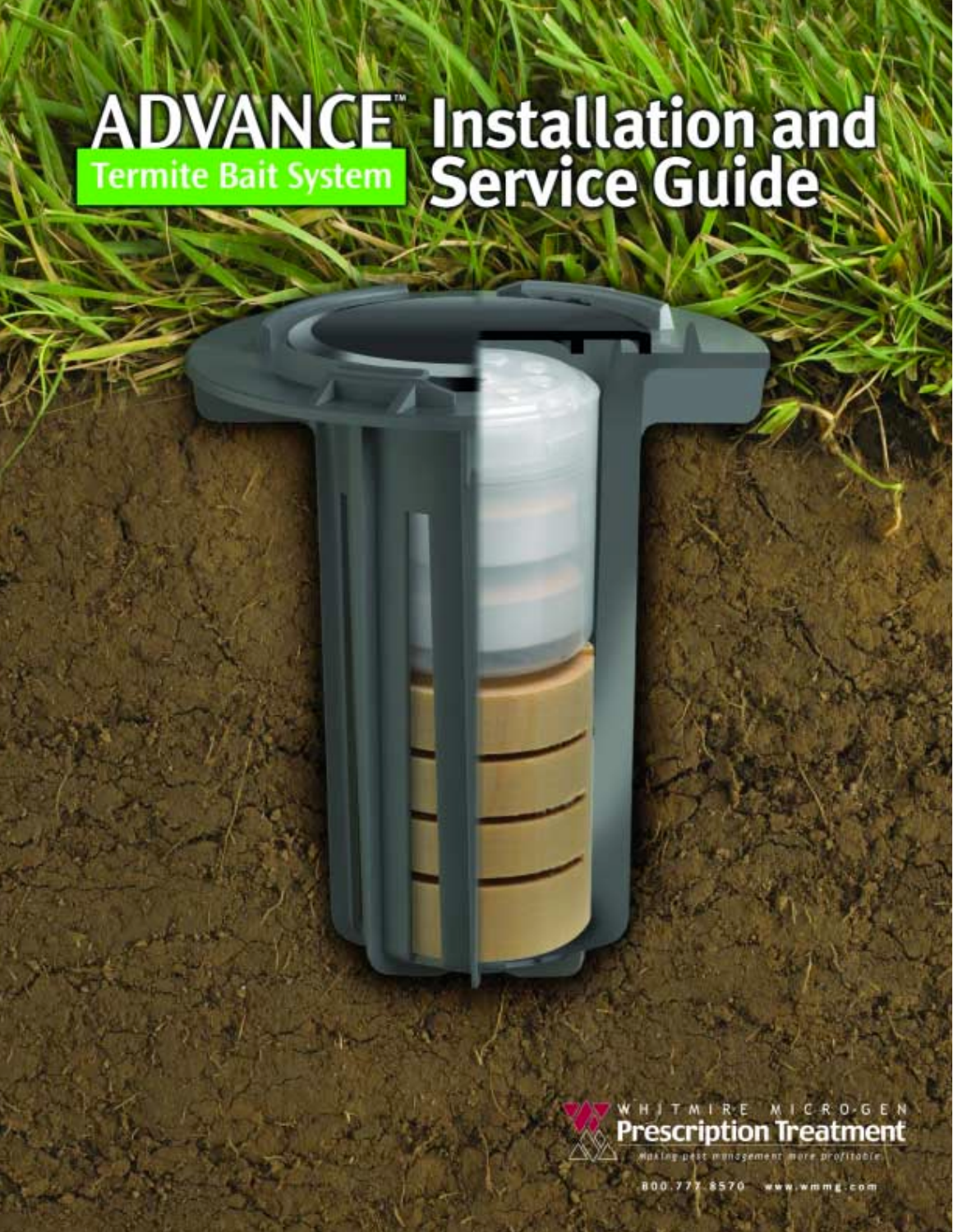









#### **Installation**

Typically, Advance Termite Bait Stations (TBS) are installed around a structure at intervals of 10 to 20 feet. For best practices, consider installing stations 10 feet apart **(Figure 1)**. Stations are typically first laid on top of the ground in the general location of where they are to be installed. Additional stations can be placed in areas of current termite activity or in areas where conducive conditions exist (i.e., wood-to-soil contact). Once installed, stations readily blend in with the general landscaping, especially in mulch beds **(Figure 2)**.

To create the required opening within the soil several options are available. When one or two stations are installed, a 2 3/4 inch diameter hand auger can be used to efficiently create the necessary openings. If several stations are installed, an electric or gas-powered auger using a  $2<sup>1</sup>$  inch diameter auger bit is recommended **(Figure 3)**. When using any mechanically powered soil auger the operator should repeatedly pull the auger out of the ground while excavating the soil cavity. This will prevent the auger from becoming lodged in the soil. When using a manual soil auger, you can create the opening without pulling the auger out of the ground until after the desired depth is reached. In heavy textured soils or soils that drain poorly (i.e., clay, silt-loam) it is recommended that the depth of the cavity extend 2 to 4 inches below the station housing to allow excess moisture to drain.

In general, when using a mechanical soil auger to create a cavity a ridge will form at the soil surface. This soil should be moved from the opening and spread around the lawn or landscaping area **(Figure 4)**.

Stations are inserted into the cavity within the ground and pushed down until the collar of the station rests on the soil surface **(Figure 5)**. If the station is installed in areas with thick or heavy grass cover, a sod cup cutter can be used to clear away the grass to allow the station to be flush with the soil. (Press the station straight down without rotating when inserting into the ground.) If the sides of the station resist going into the soil, it may be necessary to enlarge the opening until the station slides into the cavity with only slight force. Small fins run the length of the station to prevent it from rotating in the soil. Additional anti-rotation fins along the bottom of the station collar are pressed down into the soil to keep the station from rotating and becoming loose. The top anti-rotation fins should cut easily into most soil types. However, additional force may be required in heavy textured (clay) soils when they are dry or heavily compacted. If the station collar does not rest on the soil surface it may be necessary to step on the station to finish inserting it into the soil. With a foot positioned completely across the station cap, step on the station and press down **(Figure 6)**. Advance Termite Bait Stations (TBS) are constructed of durable high impact plastic that can withstand several pounds of direct force.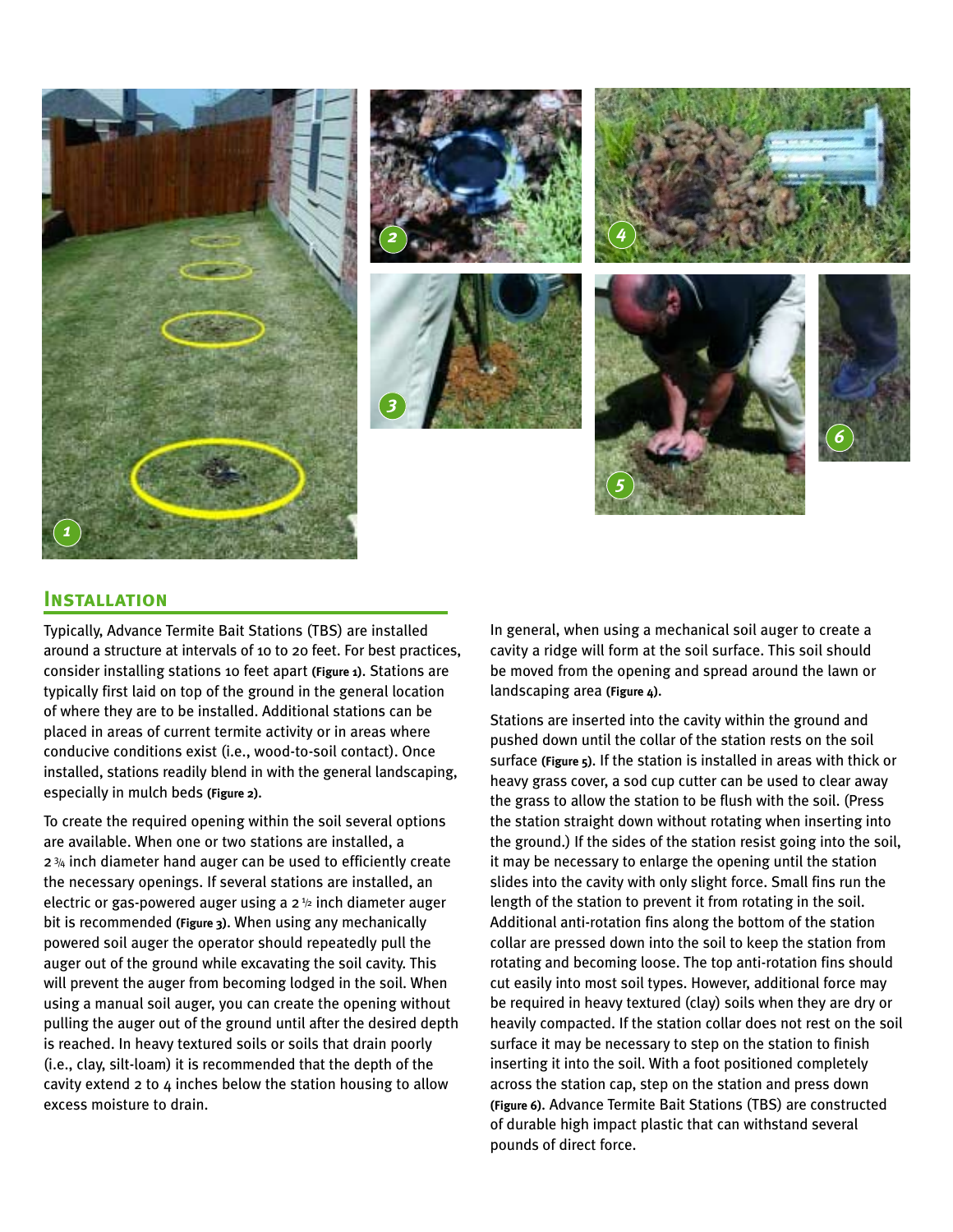# **Advance™ Termite Bait System**





**Advance Quik-LockTM Cap**

**Advance Termite Inspection Cartridge (TIC) with Puri-Cell™ Monitoring tablets (contains no a.i.)**

**Advance Termite Monitoring Base (TMB)**

**Advance Termite Bait Station (TBS)**

**AdvanceTermite Bait Cartridge (TBC) with Puri-Cell Bait Tablets contains active ingredient**

#### **General Information**

The Advance Termite Bait System consists of several new and unique components that work together to create a localized point of termite colonization and control. The foundation of the system is a next generation Advance Termite Bait Station (TBS) that consists of in-ground housing secured with a Quik-Lock cap.

Inside the station are the newly designed Advance Termite Monitoring Base (TMB) and the Advance Termite Inspection Cartridge (TIC) with Puri-Cell monitoring tablets.

The TMB is milled from selected tree species favored by termites. Once installed within the bait station, the TMB creates significant wood-to-soil contact, a very conducive condition for termites. As termites move into and feed on the TMB, they readily forage upward into the TIC and locate the Puri-Cell monitoring tablets.

The Puri-Cell monitoring tablets are formulated by compressing a highly purified cellulose food source that is preferred by termites. This compels the termites to aggressively colonize the station and exploit the Puri-Cell food source.

Once termites are detected in the TMB and/or the TIC, the TIC is removed and an Advance Termite Bait Cartridge (TBC) is installed. This begins the termite baiting process and the start of termite colony elimination.

#### **Glossary of Terms**

- **TBS** Termite Bait Station.\* Comes fully assembled with the TIC and TMB inside.
- **TMB** Termite Monitoring Base. Wood monitor with horizontal grooves that is placed in the bottom of the station. Cut from premium wood species.
- **TIC** Termite Inspection Cartridge. This sits above the wooden TMB in the station and contains Puri-Cell monitoring tablets.
- **TBC** Termite Bait Cartridge. Contains 93 grams of Puri-Cell bait tablets containing 0.25% of the active ingredient diflubenzuron. Replaces TIC when termites are detected.
- The Spider<sup>™</sup> The short and long handle station access tool.
- **Compressed** The formulation in which the Advance TIC and TBC are in the cartridge. It is a matrix preferred by termites. Patent pending.
- **Quik-Lock Cap** The easy opening station cap. Designed to be technician-friendly.
	- **Puri-Cell** The preferred cellulose matrix technology designed by Whitmire Micro-Gen scientists that is found in both the TIC and TBC.

\*US Patent #D471,950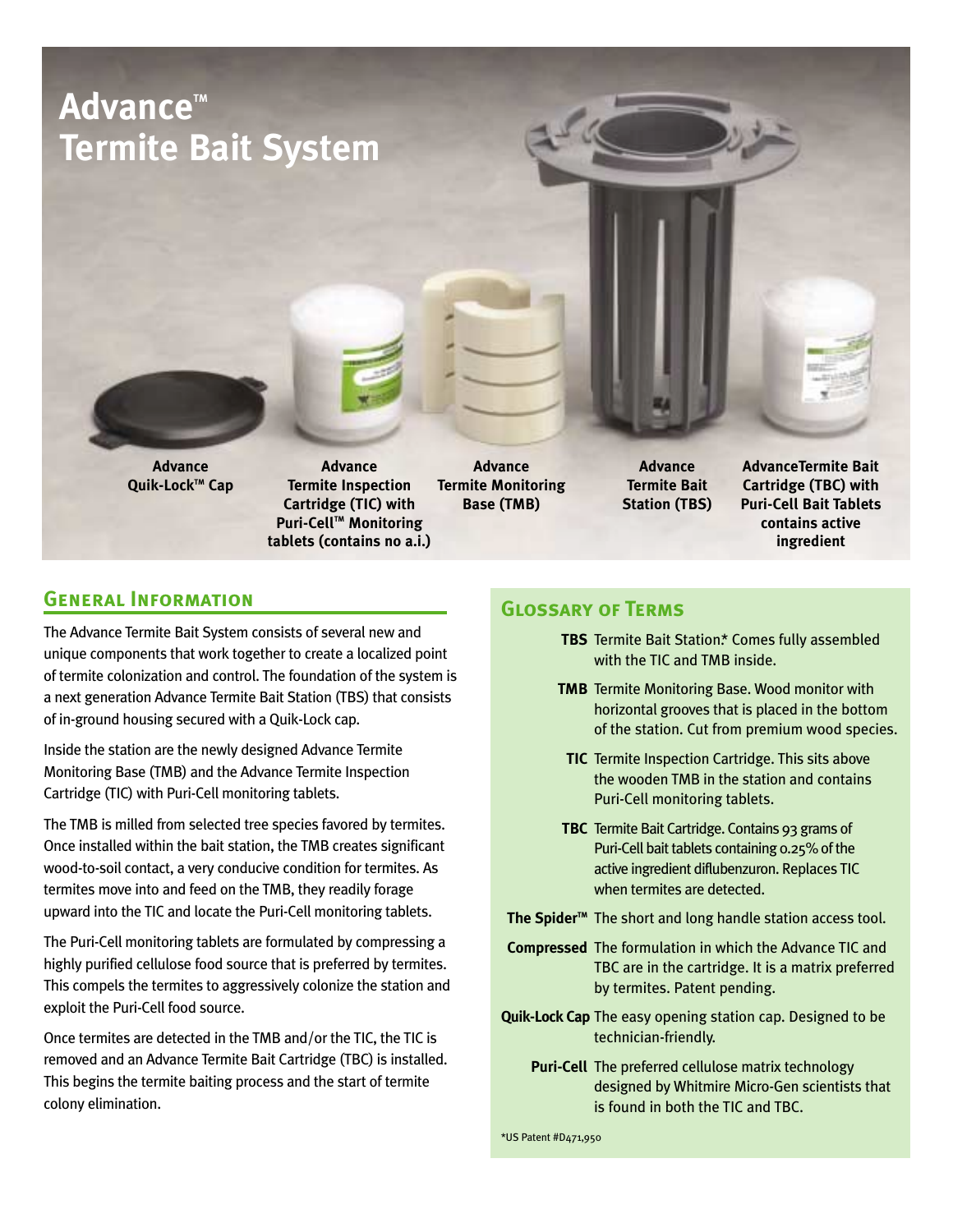

#### **Service**

The station is designed for easy installation and service. Although built to resist tampering, the Quik-Lock cap can be easily removed with The Spider station access tool designed specifically for this station.

To open the station, place The Spider on top of the station cover and push down until it is firmly seated, turn counter-clockwise until the Quik-Lock tabs clear the locking ring. The station cap will be held by The Spider until it is returned to the station and locked into place **(Figure 9)**. The Spider was designed to hold the station cap during the inspection process to make reading of the bar code easy and to prevent it from becoming lost in areas of loose soil or mulch. To provide flexibility to the technician, The Spider hand tool comes in a short and long handle style designed specifically for this station **(Figure 7 & 8)**. The long version Spider is also well suited to help locate hidden stations in mulch beds.

To remove the Termite Inspection Cartridge (TIC) use a cotter pin hand tool or needle nose pliers inserted into one of the outer holes **(Figure 10)**. Termite feeding activity within the TIC can be readily detected by finding termites in the cartridge, by evidence of their feeding on the tablets, or by the presence of mud (soil) in or around the cartridge itself **(Figure 11 & 12)**.

If termites are not yet active in the TIC, the technician should peer into the center cavity of the TMB for initial evidence of termite activity. Termites will initially find and aggregate in the lower TMB then readily forage upward and move into the TIC.

If termites are detected in the TMB and/or in the TIC, the TIC is replaced with an Advance Termite Bait Cartridge (TBC). The TBC comes individually wrapped in plastic to prevent contamination of the cartridge prior to use. **This plastic wrapper must be removed before the cartridge is used. Technicians should be careful not to mistake TICs for TBCs. TBCs are bar coded and have different labels.** Each bait cartridge contains 93 grams of Puri-Cell bait matrix plus 0.25% of the active ingredient diflubenzuron, which provides enough bait material to last more than 90 days, on average. If termite activity appears to be high, stations may be inspected more often and the bait replaced as needed.

#### The Ultra Low Disturbance Interior

The large vertical slots in the station housing expose the wooden Termite Monitoring Base (TMB) to the soil, thus creating a significant wood-to-soil condition and primary target for termite activity. The horizontal grooves cut into the TMB were specifically designed to allow termites to quickly identify openings within the TMB and move into and aggregate in the center cavity.

Once termites move into the center cavity **(Figure 13)** they attract other termites to this new feeding site and begin to colonize or aggregate within. During routine inspection and baiting, the TMB is not removed; it remains in place and serves as an ultra low disturbance termite base.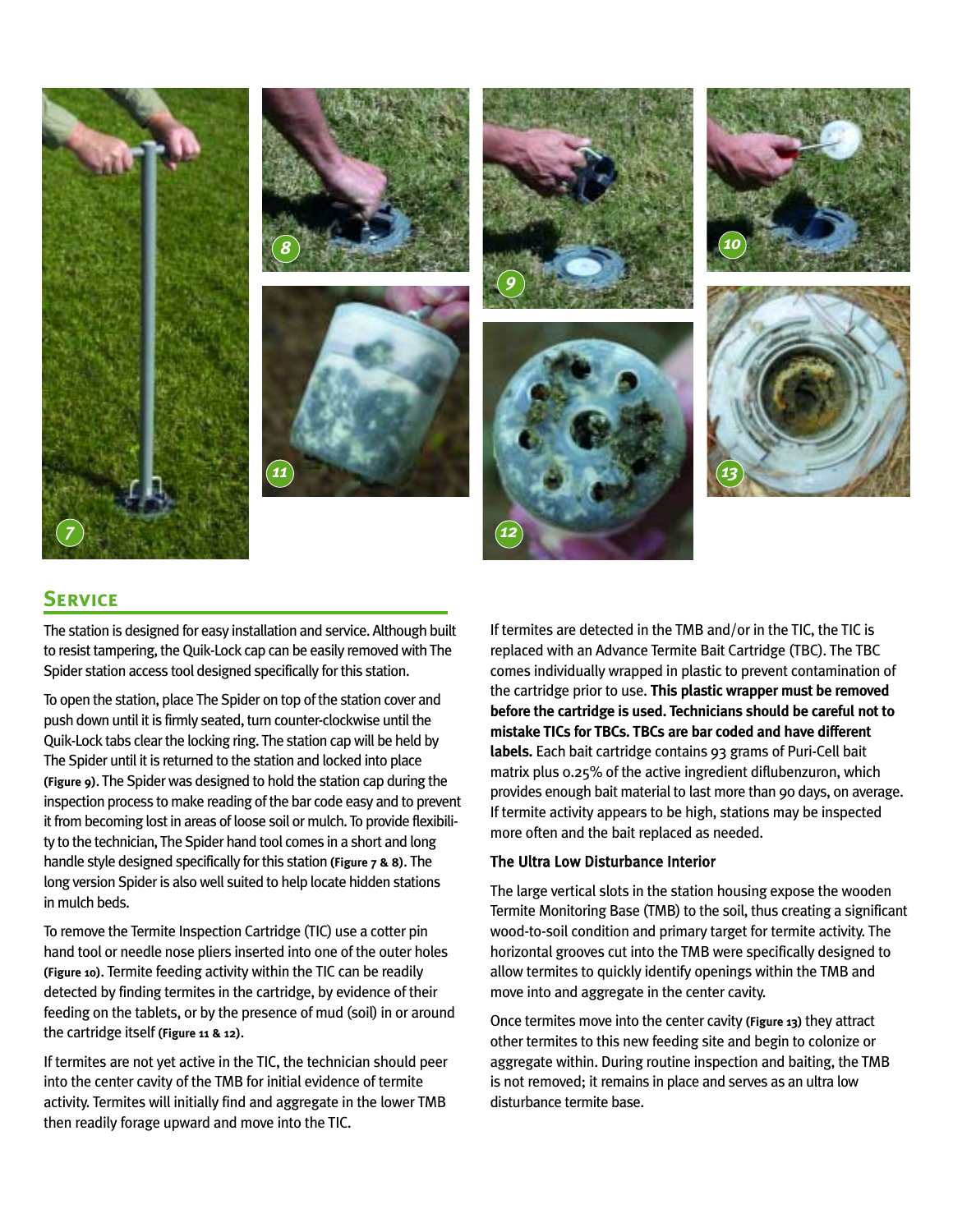- *Figure 1 Advance TBS installed at 10 ft. intervals.*
- *Figure 2 Advance TBS installed in mulch.*
- *Figure 3 Soil cavity created with gas-powered soil auger.*
- *Figure 4 Advance TBS next to soil cavity ready to be installed.*
- *Figure 5 Installing the Advance TBS into the ground.*
- *Figure 6 Press the Advance TBS into the ground by stepping on the station cap.*
- *Figure 7 Removal of the Advance TBS cover using a long handle Spider.*
- *Figure 8 Removal of the Advance TBS cap using a short handle Spider.*
- *Figure 9 Advance TBS cap removed from the station and held in The Spider.*
- *Figure 10 Advance TIC removed for inspection using a cotter pin removal tool.*
- *Figure 11 Termite feeding activity detected within the Advance TIC.*
- *Figure 12 Termite tunneling activity and mudding around and inside the Advance TIC.*
- *Figure 13 Termite feeding and colonization of the Advance TMB.*

#### **TMB and TIC Replacement Schedule**

Like all cellulose materials in the ground, they are prone to decay and mold. Best practices indicate that on average the TMB should be replaced once per year. This is heavily dependent upon the degree of termite activity, amount of rainfall and other environmental conditions in your area. If a TMB requires replacement more often, it may indicate poor station placement and requires station relocation to an area less likely to hold standing water.

In addition to those consumed during the pre-baiting process, a best practice is to replace TICs at least once a year. Once the Puri-Cell monitoring tablets get wet they expand, forming layers within the TIC. This is normal and expected. These same expanded moist tablets remain very palatable to termites.

While in the ground, it is possible for the TMB and/or TIC to become covered with mold. In general, if the TMB shows signs of a white or gray colored mold and the wood is soft or spongy when squeezed, it is recommended that it be replaced. For the TIC, if a slime mold appears within the cartridge it too should be replaced. In general, soot molds (black) appear to have no significant affect on either the TMB or TIC and both materials remain palatable and preferred by termites.